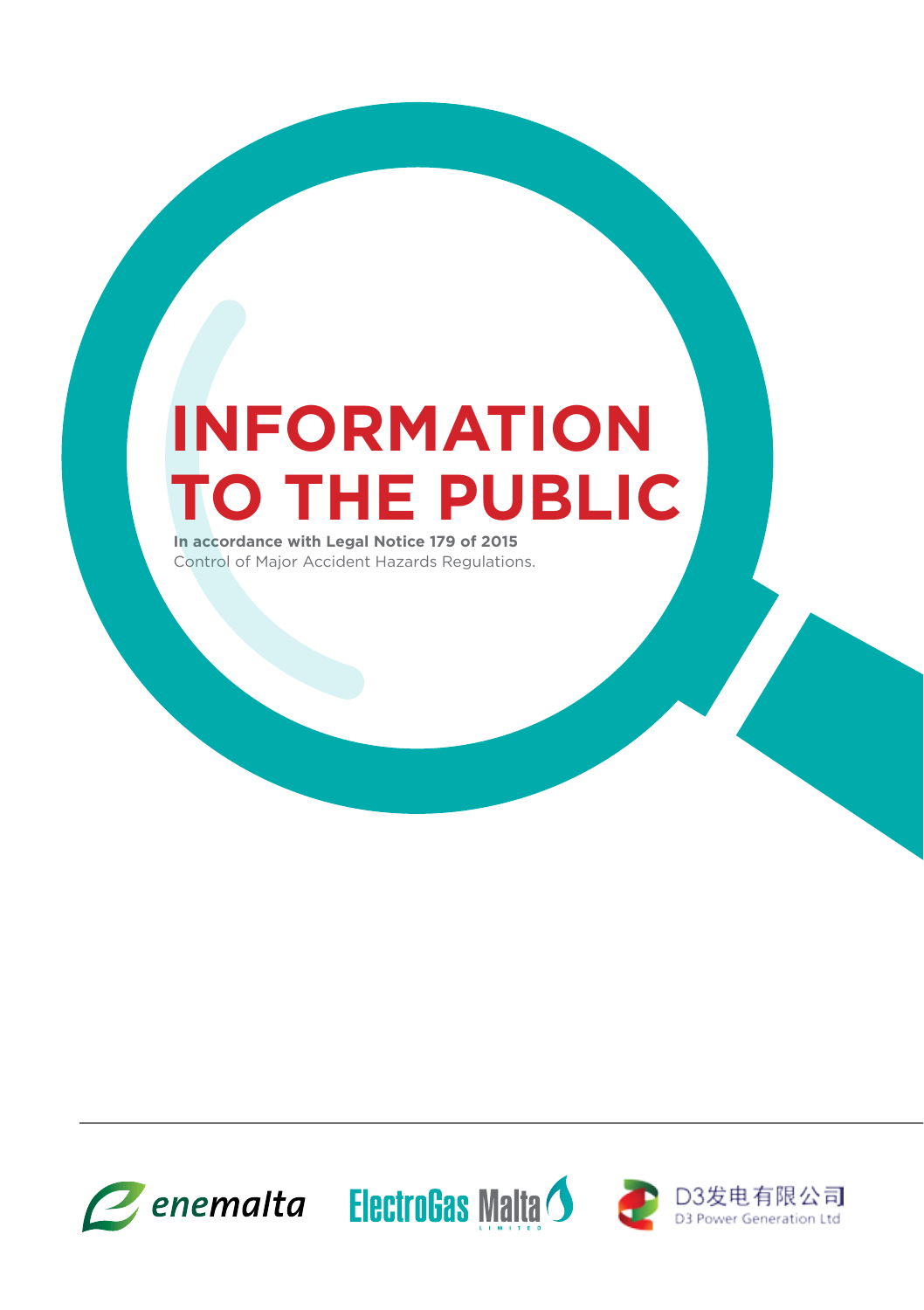#### **To our Neighbours**

The Delimara Power Station falls within the remit of the "Control of Major Accident Hazards (COMAH) Regulations, Legal Notice 179/2015 and it is classified as an upper tier establishment. All operators (Enemalta plc and ElectroGas Malta), submitted a COMAH notification, carried out safety studies which are in compliance with these regulations, and have produced safety reports for all activities on site. The individual operator's reports have also been reviewed to ensure coordination across the site. All operators have internal and combined Emergency Response Plans in place, to deal with unexpected events. In preparing these plans the operators examined potential emergencies and security breaches. An external emergency plan is in place in collaboration with the Civil Protection Department. All COMAH notifications, safety reports and safety studies have been submitted to the Competent Authorities in Malta. Delimara Power Station premises' personnel have a unified commitment between operators for an effective site security structure and control measures.

The emergencies considered in our safety studies and safety report include, but not limited to, spills and fires in the facilities. With all of the safety measures and procedures we have in place and using good industry practice, we are confident that these risks are very unlikely. However, if an emergency does occur, we want to be able to warn you about it and make sure you know what you should do to remain safe. An Emergency Instructions Card identical to the one sent to the Delimara Power Station's neighbours a few years ago, is once again being enclosed with this leaflet.

#### **Commodities at Delimara**

This installation is involved in the receipt and tank storage of liquid fuel and Liquefied Natural Gas (LNG) to supply a number of on-site power plants that generate electricity to meet the country's demand. We store heavy oils, diesel fuel and LNG.

Heavy fuel oil and diesel fuel are stored in large tanks onshore. The tanks are surrounded by walls (known as bunds) designed to contain the entire contents of the tanks. Pipes and pumps transfer the oil from the tanks to the power generators.

LNG is stored in insulated Moss type tanks offshore, onboard a state-of-the-art FL Storage Unit (FSU), with a double hull to protect against any inc information on LNG can be found further on within

#### **Plant and Operations**

There are worldwide standards for the construction and operation and operation of the power plant, fuel and LNG storage facilities. The storage tanks are constructed according to recognised canks and apparatus were ev are requiarly inspected.

> The plant operators and engineers who are on site at apported by specialised maintenance technicians and

#### **Extructions**

**The emany instructions distributed to the public in previous years are still valid.**  $\frac{1}{2}$  Ver, for ease of reference, we have attached them to this booklet. The Emergency Instructions enclosed in this booklet serve to familiarise yourselves with the necessary precautions to be taken in an emergency. We recommend that you display these guidelines in your house or workplace.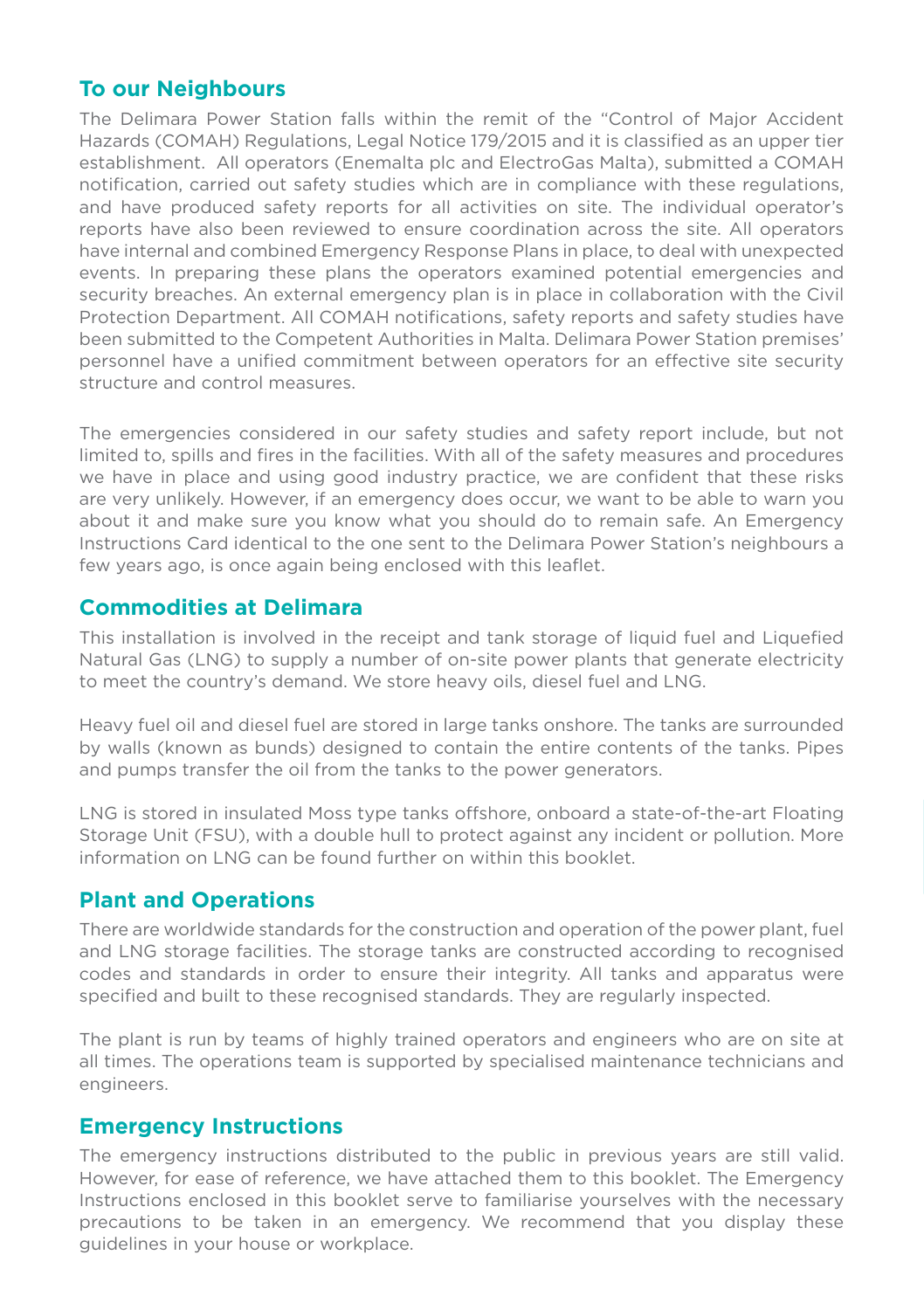#### **In an Emergency**

If you are informed of, or recognise an emergency, follow the steps specified in the Emergency Instructions enclosed in this booklet. You should also guide your neighbors to follow the same instructions, without putting yourself at risk. You should not try to get close to the power station area.

#### **The Alarm**

A special alarm siren is installed at the power station to warn you of an emergency. To help you recognise this alarm, we have chosen a distinctive tone that rises and falls in frequency over 4 seconds. Other alarm noises are used at the power station from time to time for operation purposes. These sounds would not be a cause of any discomfort outside the perimeter of the power station. However, you may hear these from time to time when certain tests or operations are underway.

You will familiarise yourself with the sound of this siren when we will test it by sounding it for ten seconds on the first week of September every year. We will remind you of this test through announcements in local media. You can also check out the siren sounds by visiting the operator websites. The alarm will only be sounded if there is any danger to people outside the power station.

If your home is close to the power station please ensure, where possible, that all members of your household are aware of these arrangements. If you have a business close to the power plant please ensure that all employees and other regular visitors to your business are aware of these procedures as well.

If you need any further information, please contact:

**Enemalta plc: 8007 2224 Enemalta plc: www.enemalta.com.mt ElectroGas Malta: www.electrogas.com.mt**

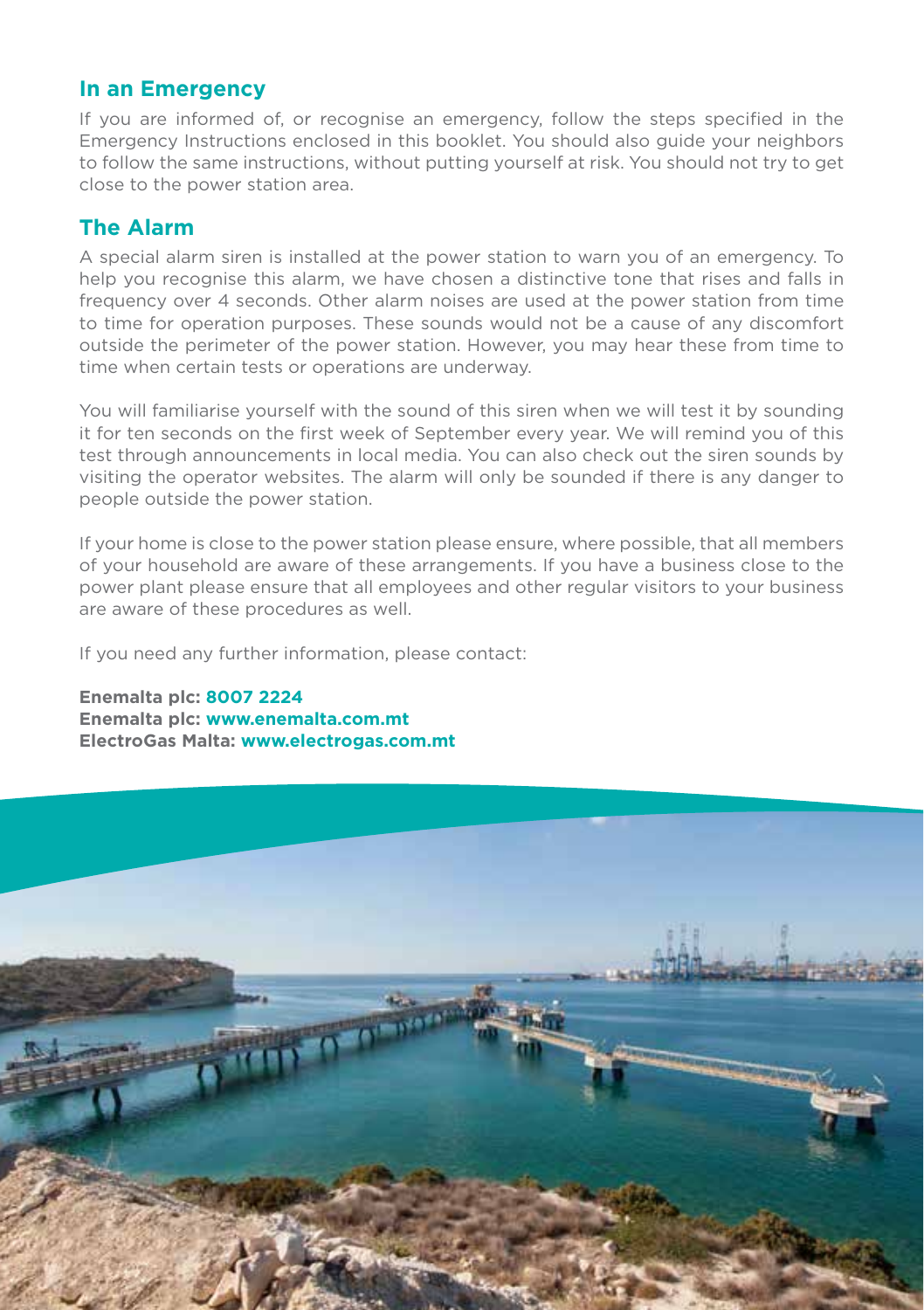# **DELIMARA LNG TERMINAL**

#### **What is LNG?**

LNG is made up of several hydrocarbon gasses but mainly methane (natural gas). This gas mixture is cooled until it condenses into a liquid form. In this state, LNG is one of the safest energy forms to transport and store.

# **What is Delimara LNG Terminal?**

The Delimara LNG Terminal is a regasification terminal , designed to receive LNG from overseas markets. The Delimara LNG Terminal stores and vaporises LNG back into natural gas. The gas is transported through pipelines at the existing Delimara Power Station site to feed the new Delimara 4 CCGT power plant operated by ElectroGas Malta and the Delimara 3 power plant operated by D3 Power Generation Ltd. The terminal facility is built to meet the most stringent design, construction, operations, and maintenance requirements and includes extensive safety systems to detect and control potential hazards.

# **Do LNG ships have safety features?**

LNG ships are designed to rank among the safest ships ever built and have incorporated numerous state-of-the-art safety and design features. The double hulls to protect against leakages are heavily insulated. LNG tankers are also equipped with extensive gas detection and fire suppression systems that are automatically activated.

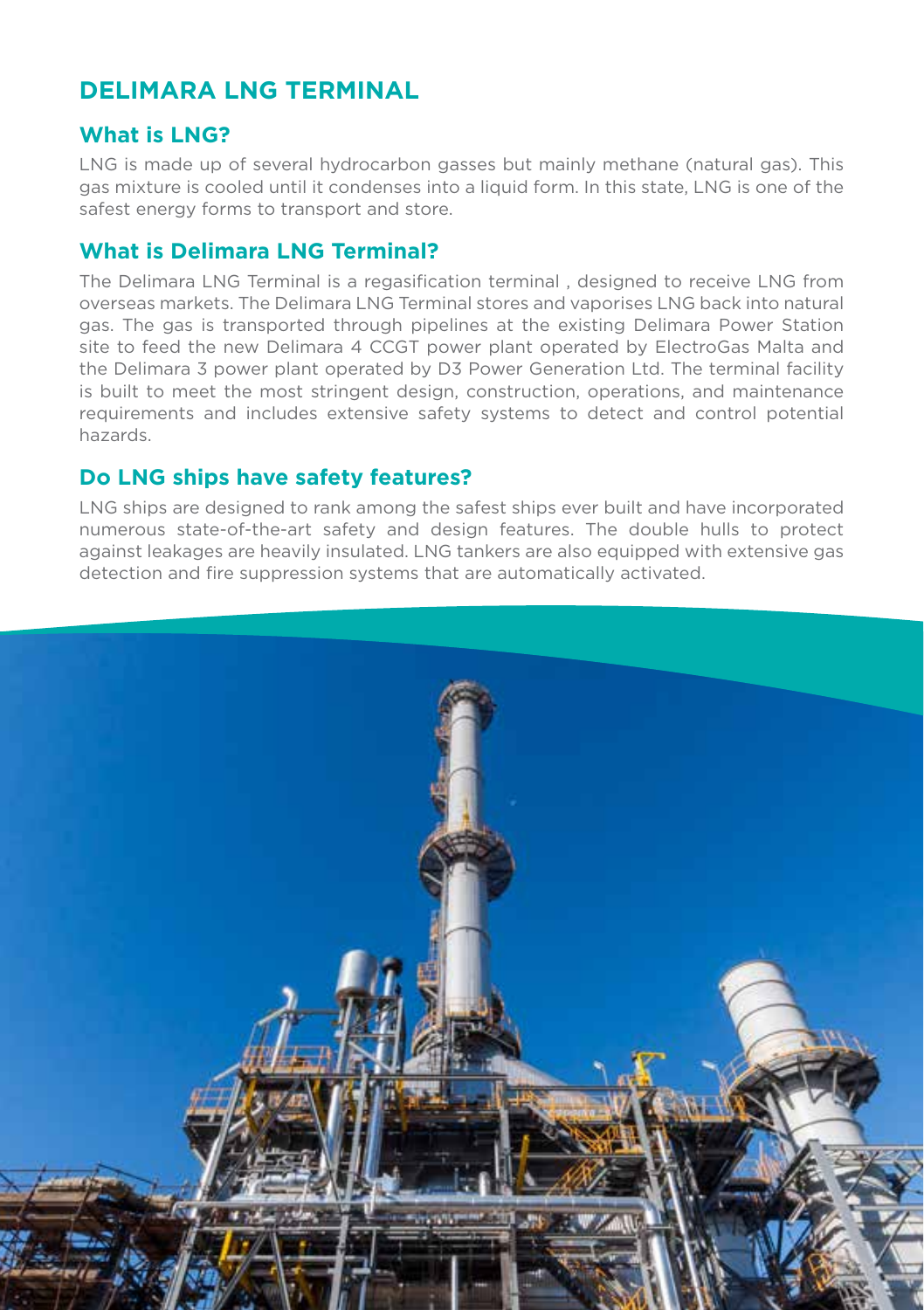# **What does Delimara LNG Terminal do with the LNG?**

When the LNG ships arrive at the Delimara terminal, the LNG is unloaded into the insulated tanks on the FSU. These tanks are designed to keep the LNG in liquid form. They are heavily insulated with high-performance insulation and have special aluminium alloy for the inner and alloy steel for outer walls. The Delimara LNG Terminal on shore vaporises the liquid LNG back into natural gas and then transports it through a pipeline for use as fuel in the two designated power plants.

# **How safe is the Delimara LNG terminal?**

The Delimara LNG Terminal was designed with many safety and security features. Multiple gas detectors, infrared fire detectors, closed circuit cameras, stringent security measures, and personnel safety training are part of the systems in place for safe operations. The structures and equipment design specifications along with the control systems were rigorously reviewed to ensure operational integrity and prevent equipment failure. LNG does not contain any toxic substances or carcinogens. LNG is not explosive and any spills that may occur vaporise quickly. Studies demonstrate that LNG vapours will rise rapidly and dissipate in the atmosphere.

# **Can LNG explode?**

LNG cannot explode like other hydrocarbon products. For LNG to be a concern, three conditions would need to be met:

- LNG would need to vaporise to produce natural gas.
- There must be a very narrowly defined concentration of natural gas vapor in air, specifically between 5 percent and 15 percent by volume.
- There must be an ignition source present

An ignition of the natural gas vapour will only occur if all three of the above conditions happen at the same time.

# **Can LNG or natural gas vapour spill out and travel along the ground or sea?**

LNG absorbs heat quickly when it encounters air or any surface and starts to vaporise. When this vaporization occurs, the resulting natural gas becomes lighter than air and rises. It does not travel along the ground or accumulates in low places like some other gasses.

#### **Will an LNG spill pollute the ground or waterways?**

LNG will not pollute any natural resource such as the ground, ground water, waterways, wetlands, streams, or beaches. Since LNG vaporises quickly and completely, it does not contain any pollutants.

# **Would an LNG spill be detectable?**

Design criteria for LNG facilities and LNG tankers provide for detectors to constantly monitor for leaks or spills and to alert facility personnel to these conditions. Low/hightemperature sensors, gas detection, and flame monitors help to ensure that any abnormal conditions are detected. Unlike residential natural gas, which is artificially odorised, LNG vapour is odourless and colourless, if released into the atmosphere, and contacts air, LNG will start to vaporize, mix with moisture in the air, and form a visible white cloud.